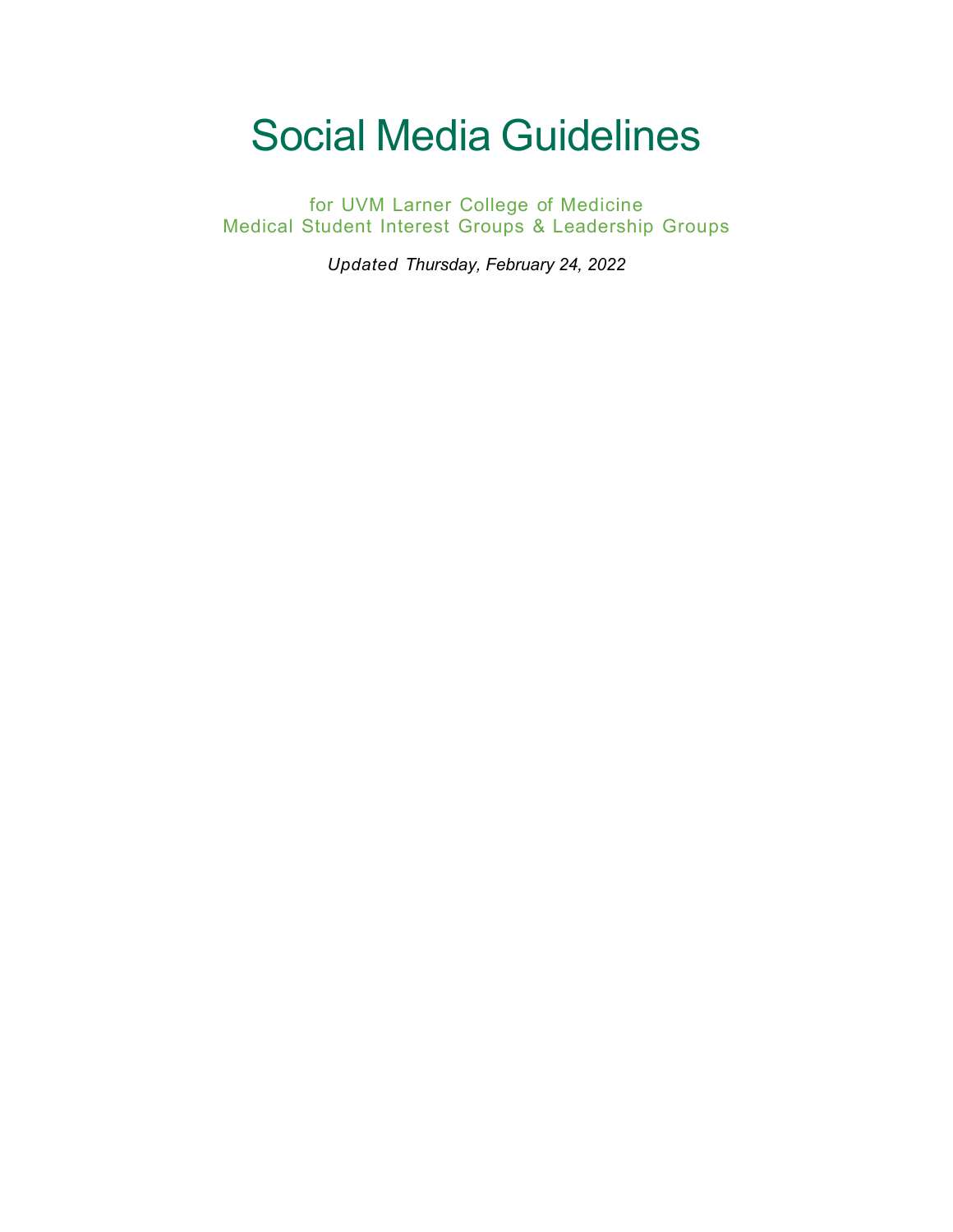# <span id="page-1-0"></span>**Disclaimer**

This guide was created in collaboration with the Office of Medical Student Education and medical student representatives from the UVM Larner College of Medicine Medical Student Council and Communications Task Force.

Before reading through this guide, please take a moment to thoroughly review the [University of Vermont's Social Media Guidelines.](https://www.uvm.edu/sites/default/files/UVM-Today/UVM-2021-SocialGuidelines.pdf)

The UVM Larner College of Medicine Social Media Guidelines for Medical Student SIGs & SLGs are meant to expand upon, not replace or override, the advice, rules, and regulations presented in the UVM Social [Media Guidelines document.](https://www.uvm.edu/sites/default/files/UVM-Today/UVM-2021-SocialGuidelines.pdf) This document is meant to provide details specific to the unique environment of the Larner College of Medicine and needs and requests of its medical students.

It is important that you read through both guides prior to creating your social media account for a Larner College of Medicine Office of Medical Education sanctioned Student Leadership Group (SLG),Student Interest Group (SIG), or other organization tied to the Larner College of Medicine.

UVM Larner College of Medicine medical students are responsible for adhering to the guidelines presented both within this document and within the University of Vermont Social Media Guidelines.

<span id="page-1-1"></span>This guide does not pertain to your personal use of social media and your personal social media accounts. It does pertain to all accounts that are created with the purpose of communication with, too, and about UVM Larner Med past, current, and future medical students, graduate students, and the UVM and UVM Larner Med community as a whole.

# Help/Contact Information

If you have additional questions or concerns after reading through the two guides, please contact the UVM Larner Med Medical Student Council Chairs of Communication and Chairs of Student Leadership. Information about current chairs can be found the [Medical Student Council webpage.](https://www.med.uvm.edu/studentservices/leadershipopps/studentcouncil)

The Medical Student Council can also be reached via email at [com.student.council@med.uvm.edu.](mailto:com.student.council@med.uvm.edu)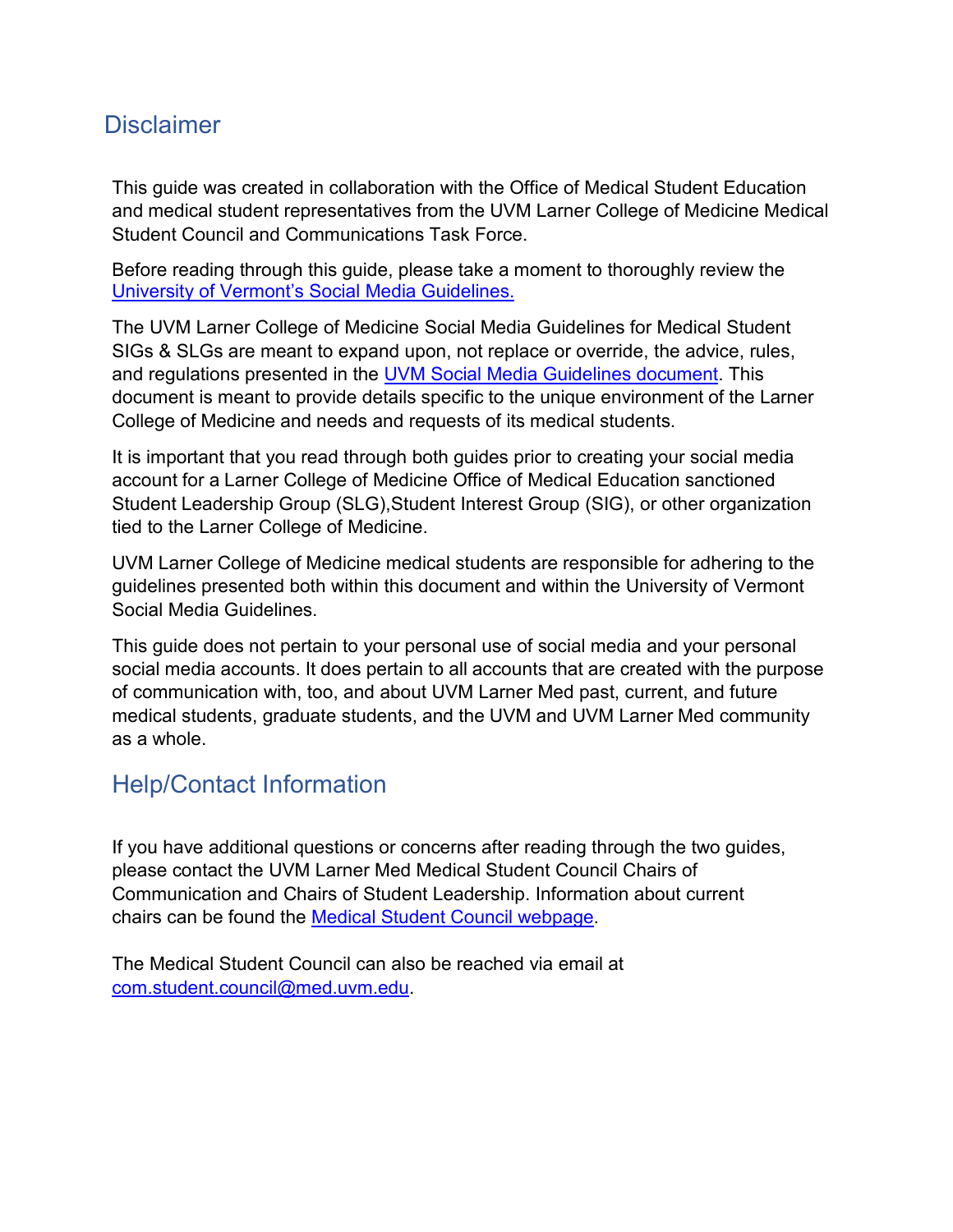## <span id="page-2-0"></span>**Intro**

Social media is a great way to keep your classmates and your parent national organization (if you have one) up-to-date about events your group is hosting, group elections, student-run or -led initiatives, messages from your national organization, interesting articles or media about the topic your group is focused on, scientific/medical advances in your group's subject field, and more.

Social media is also a wonderful way for your group to reach potential future UVM Larner Med medical students and for your group to participate in the larger UVM and UVM Larner Med social media community.

A social media presence can keep all members of your Student Interest Group (SIG) or Student Leadership Group (SLG) relevant and connected.

In this guide, you will find information regarding:

| 1. Does an account for my SIG, SLG, or group already exist? 5                                                                                             |  |
|-----------------------------------------------------------------------------------------------------------------------------------------------------------|--|
|                                                                                                                                                           |  |
| 3. Will social media account for our SIG/SLG meet a need that is not currently<br>being served by other communications channels at the University and the |  |
|                                                                                                                                                           |  |
|                                                                                                                                                           |  |
|                                                                                                                                                           |  |
|                                                                                                                                                           |  |
|                                                                                                                                                           |  |
|                                                                                                                                                           |  |
|                                                                                                                                                           |  |
|                                                                                                                                                           |  |
|                                                                                                                                                           |  |
|                                                                                                                                                           |  |
| 3. What email account/phone number is your account associated with? 10                                                                                    |  |
|                                                                                                                                                           |  |
|                                                                                                                                                           |  |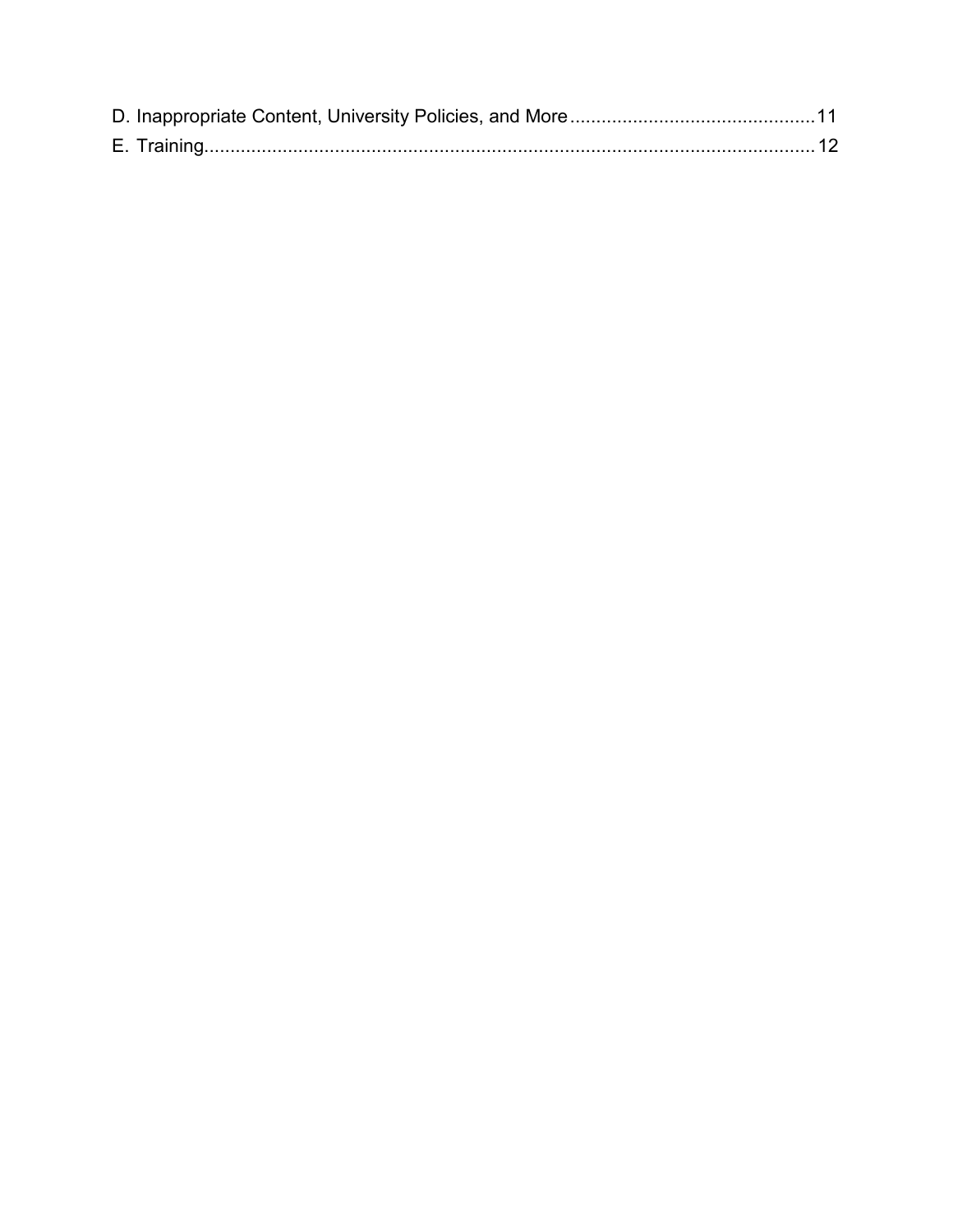# <span id="page-4-1"></span><span id="page-4-0"></span>A. Before you create an account

## 1. Does an account for my SIG, SLG, or group already exist?

Before you create a social media account for your SIG, SLG, or group, please make sure an account does not already exist. To do so, consider:

- Contacting former/current members of your group
- Doing a search on each social media channel you are intending to create an account on
- <span id="page-4-2"></span>2. What if an account already exists?

Per the UVM University Sponsored Social Media Guidelines:

"If a social media account already exists for your unit, and you no longer have access, make every effort to regain access. This may include contacting the social media network, account creators, and/or those with prior access."

If you cannot gain access, [contact the Medical Student Council Chairs](mailto:com.student.council@med.uvm.edu)  [of Communication and Chairs of Student Leadership](mailto:com.student.council@med.uvm.edu) to discuss a path forward.

<span id="page-4-3"></span>3. Will social media account for our SIG/SLG meet a need that is not currently being served by other communications channels at the University and the College? Can I define that need specifically?

Remember that **your classmates and colleagues already have information coming to them from an endless number of resources** – UVM Larner Med official College social media accounts, emails, websites, newsletters, the Weekly Wire, etc.

Before you create an account, ask yourself (and your colleagues):

▪ Will this account serve a purpose that these other channels/modes of communication are not currently serving (or are not currently successful at serving)?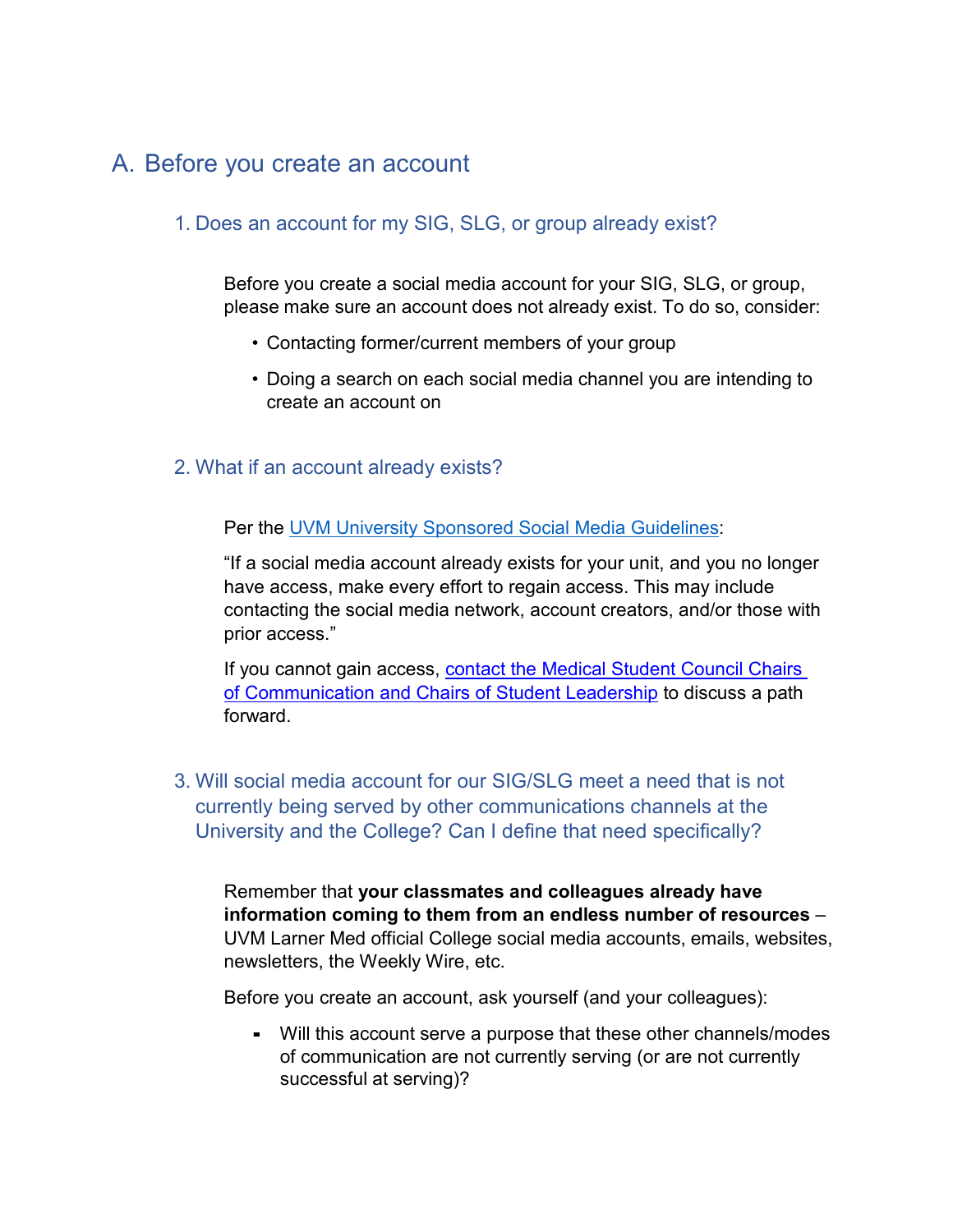- Will your account be welcomed, or will your colleagues, classmates, and others feel burdened by having one more place to check for information?
- **E** Is there another, similar group that already has an account that you could join forces with?
	- The UVM Larner Med Medical Student Council has an Instagram account [\(@uvmlarnermedstuco\)](https://www.instagram.com/uvmlarnermedstuco/?hl=en).
	- If your group determines it (a) does not have anyone to manage an account and/or (b) does not have enough content to post to the channel at least twice per week, you may consider reaching out to the acting first-year Medical [Student Council Chair of Student Leadership & Chair of](https://www.med.uvm.edu/studentservices/leadershipopps/studentcouncil)  [Communication](https://www.med.uvm.edu/studentservices/leadershipopps/studentcouncil) to see if they can post your content to their account.

# <span id="page-5-1"></span><span id="page-5-0"></span>B. What social media platform should I use?

## 1. Overview

When you're trying to determine what social media platform to use, you should reference a brief description of what each social media platform offered in the [UVM Social Media Guidelines document.](https://www.uvm.edu/sites/default/files/UVM-Today/UVM-2021-SocialGuidelines.pdf)

You can also:

- Research the platforms your national (parent) organization uses the most frequently.
- Poll your current members to see what platforms they use most regularly.
- **E** Ask yourself which platform you or the other assigned social media content managers in your group feel most comfortable and familiar with.
- **EXE** Ask yourself who your primary target audience is, and what their platform preferences are.
- **EXEL Ask yourself what types of information/content you'll be posting** most consistently.

**Note**: If you decide that you'd like to use multiple social media platforms, keep in mind that you'll have to develop specific content (often with different graphics and wording) for each platform. Re-using content from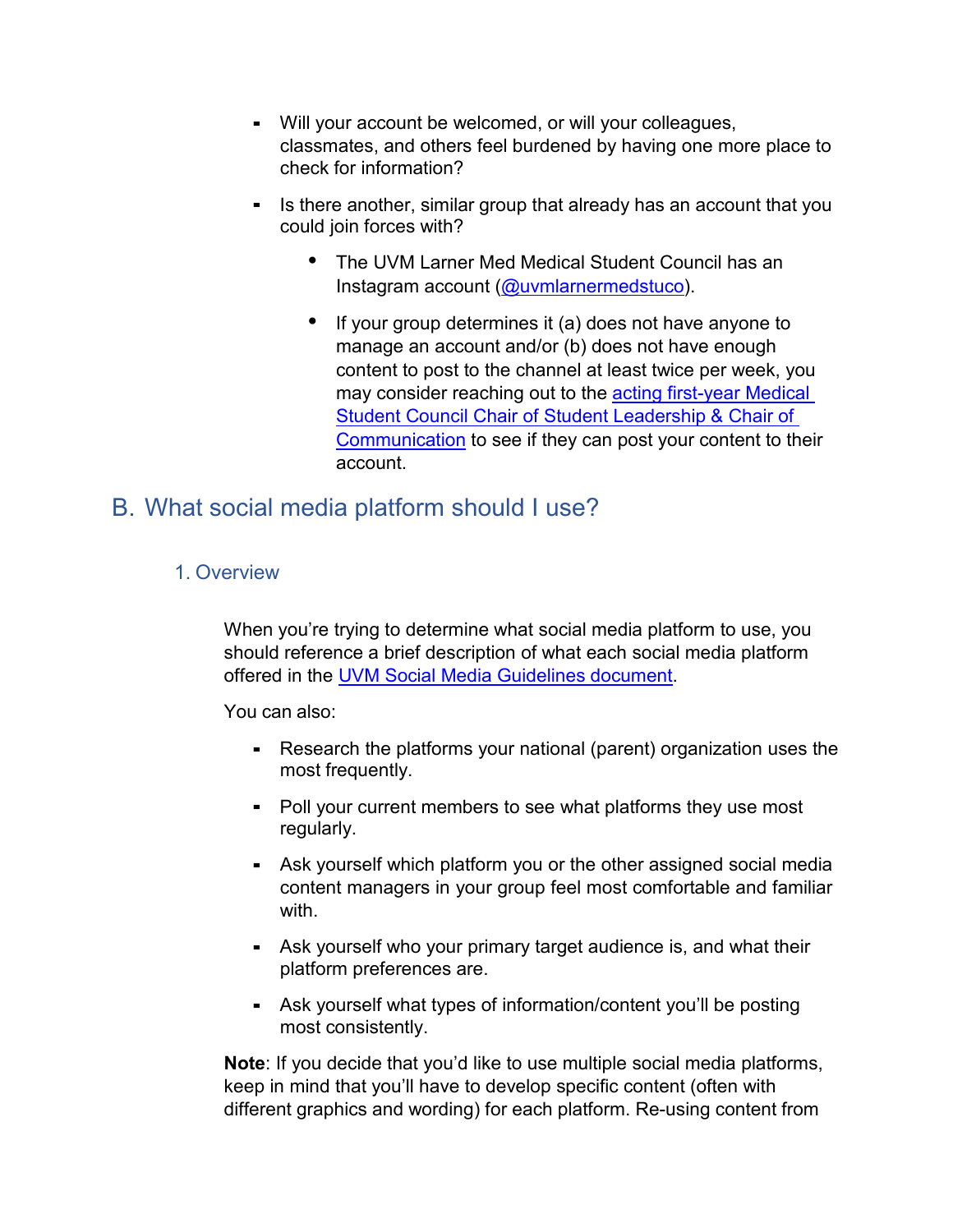one platform and posting it on another sometimes does not work due to the varying parameters, algorithms, and audiences associated with each individual platform.

#### <span id="page-6-0"></span>2. Instagram

SIGs, SLGs, and other medical student groups are encouraged to create Instagram accounts before looking to other social media platforms.

Per ongoing social media analytics reviews, the Larner Office of Medical Communications has found that most medical students at our College utilize Instagram more regularly than other social media accounts.

Additionally, SIGs, SLGs, and other medical student groups will be able to capitalize on their post's reach by tagging a variety of similarly-minded UVM undergraduate groups, national organizations, UVM Bored (in case you want to promote an event to the entire UVM campus) and have your Instagram stories and posts highlighted on the UVM Larner Med Instagram account.

**Note:** We will, of course, update our recommendations as the social media landscape and the social media platforms UVM Larner Med officially uses continues to evolve.

#### <span id="page-6-1"></span>3. Other Social Platforms

Twitter could be a good option for your group if your national organization utilizes Twitter regularly and/or the topic your group focuses on is frequently discussed on Twitter.

For the time being, the Larner College of Medicine medical student groups are asked *not* to create accounts on platforms such as Facebook, LinkedIn, YouTube, Snapchat, TikTok, etc.

Based on our review of analytics, Facebook and LinkedIn tend not to get as many interactions from the medical student population as Instagram does. Additionally, the College does not have a presence on Snapchat or TikTok.

## <span id="page-6-2"></span>C. Getting started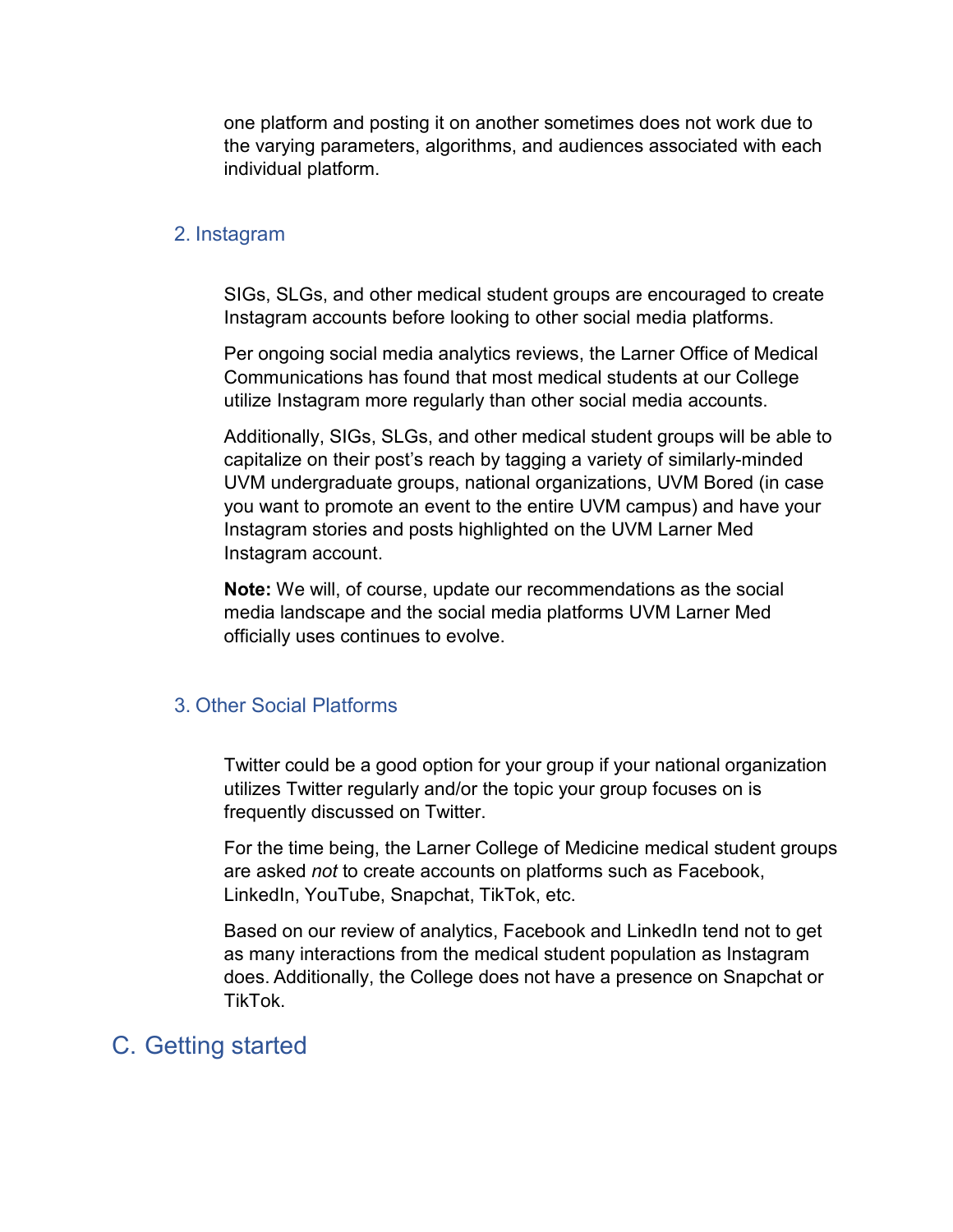## <span id="page-7-0"></span>1. Before Creating an Account: Get Written Approval

Per the [UVM Social Media Guidelines document,](https://www.uvm.edu/sites/default/files/UVM-Today/UVM-2021-SocialGuidelines.pdf) all groups must "...get written approval from a unit head or, in the case of a recognized student group or organization, faculty/staff advisor to create a universitysponsored social media account for your unit."

When you request approval from a faculty/staff advisor, they should be aware -

"...they may share accountability should the account cause reputational harm or include content that does not conform to University policy."

To get written approval from your faculty/staff advisor:

- a. Fill out the "UVM Larner Med Medical Student Interest Group & Leadership Group Request to Create New Social Media Account" form
- b. Email the form to your faculty/staff advisor for review and sign off
- c. When you receive the approved form back, send it to the acting [first-year Medical Student Council Chair of Leadership and Chair](https://www.med.uvm.edu/studentservices/leadershipopps/studentcouncil)  [of Communication.](https://www.med.uvm.edu/studentservices/leadershipopps/studentcouncil)
- d. The acting first-year **Medical Student Council Chair of Student Leadership** and **Chair of Communication** will be responsible for keeping these approvals updated in a Commons spreadsheet listing all student leadership groups and student interest groups.

## <span id="page-7-1"></span>2. Naming your account

Per the UVM Social Media [Guidelines document,](https://www.uvm.edu/sites/default/files/UVM-Today/UVM-2021-SocialGuidelines.pdf) "Your name should be easily searchable and identifiable. Avoid insider acronyms or nicknames that may make it hard for users to find your account."

When creating an account for a medical student group affiliated with the UVM Larner College of Medicine, you should use the following naming conventions:

*UVMLarnerGroupName*

#### **Examples**:

▪ UVMLarnerMedStudentWellness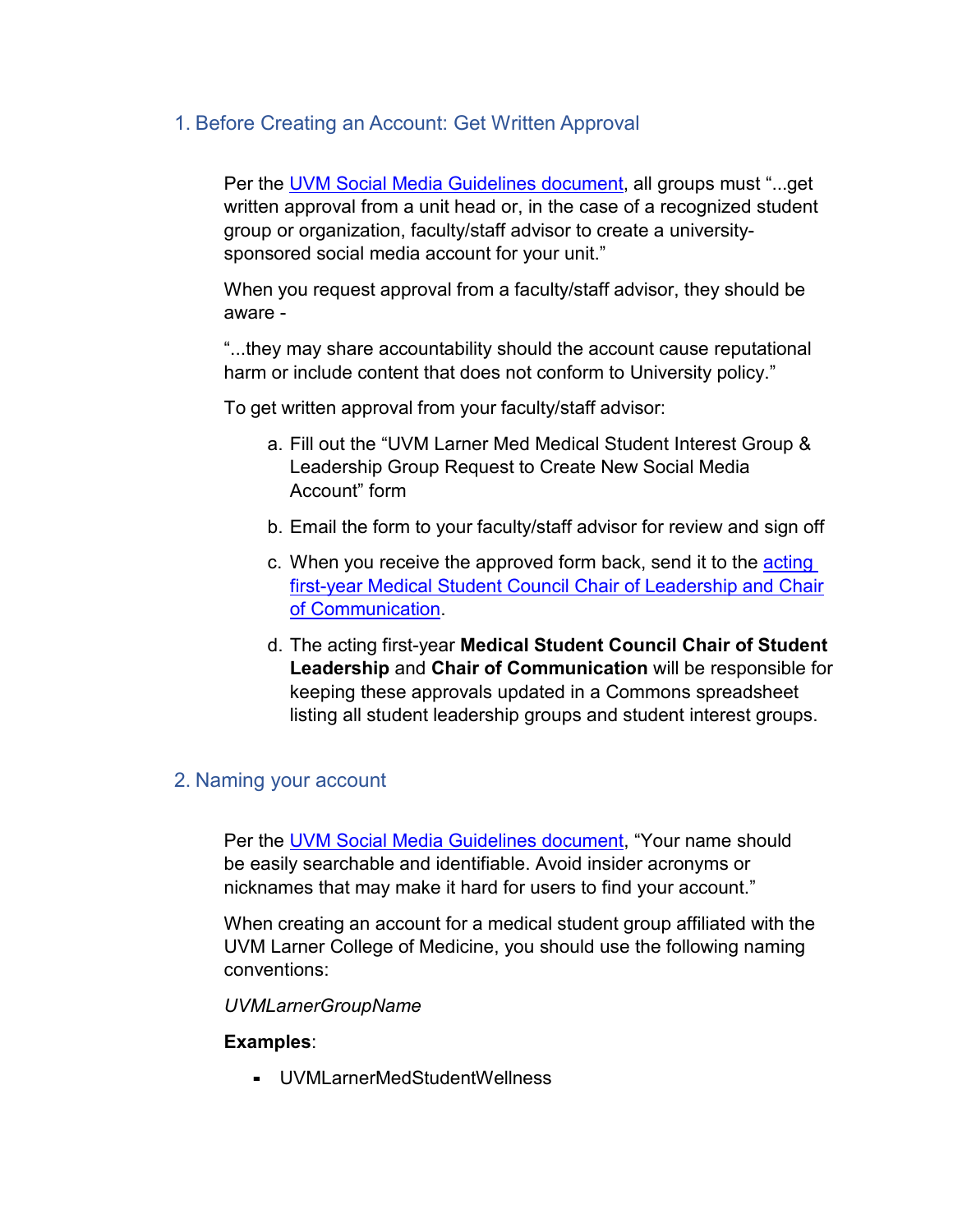- UVMLarnerMedStudentSocialJustice
- UVMLarnerMedStuCo
- UVMLarnerGradStuCo

To determine whether to use your full group name or an acronym, you can reference your national organization for direction. For instance, the Asian Pacific American Medical Students Association's national organization account on Instagram is @nationalapamsa. As such, the UVM Larner Med chapter might consider the account name UVMLarnerAPAMSA.

If you have a current account that does not follow this naming convention, please make every effort to update your account to follow these guidelines.

Remember, if you are creating an account that is specific to the UVM Larner College of Medicine **medical student** population, you should make that apparent in the naming of your account.

#### **Example**:

There is both a UVM Larner College of Medicine Graduate Student Council and a UVM Larner College of Medicine Medical Student Council. Therefore, you would not want to create an account named *UVMLarnerStudentCouncil,* because it would be unclear to users if this was for the graduate student council or the medical student council.

A clearer option would be for the two groups to create accounts named *UVMLarnerGradStudentCouncil (or UVMLarnerGradStuCouncil)* and *UVMLarnerMedStudentCouncil (or UVMLarnerMedStuCouncil)*

Instagram will allow account names up to 30 characters long including use of letters, numbers, underscores, and periods.

### <span id="page-8-0"></span>a. Why can't we use "LCOM?"

Although we tend to use the acronym "LCOM" internally, most UVM faculty, staff, and students outside of the Larner College of Medicine are not familiar with the term. Neither are prospective medical students, national organizations, or even, all employees of the College. As such, the use of such an acronym, particularly in the naming conventions of accounts which should be inclusive to all, can give the initial impression of unintentional alienation - i.e. "insider language."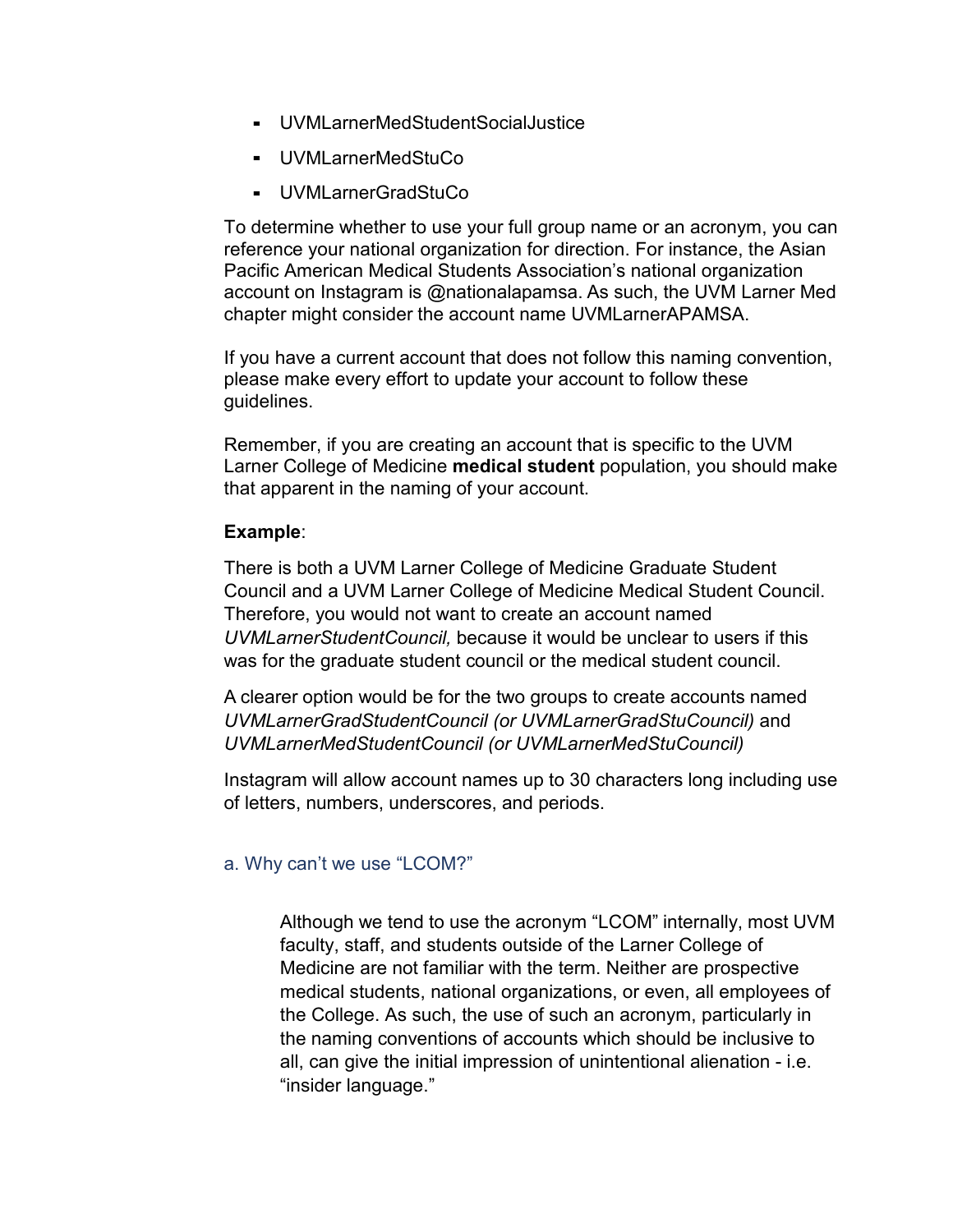#### <span id="page-9-0"></span>b. What about "UVMMed" or "UVMMedicine?"

As you know, our College is closely affiliated with the UVM Medical Center, the UVM Health Network (UVMHN), and the UVM Health Network Medical Group (UVMHNMG). Use of "UVMMedicine" as the precursor of an account name would indicate to many in the public that your group is a part of the UVM Medical Center, UVMHN, or UVMHNMG rather than the College.

In fact, our College has been trying to work with Instagram for over three years now to change our account name from "UVMMedicine" to "UVMLarnerMed" (as it exists on all other channels), specifically due to this confusion. We have been regularly tagged and mentioned on posts and messaged regarding issues that have nothing to do with the College, but, rather, the medical center.

#### <span id="page-9-1"></span>c. What about "LarnerMed?"

The Larner College of Medicine is a part of the University of Vermont. Just like the College of Agriculture and Life Sciences or the College of Nursing and Health Sciences, we are an affiliate and not a stand-alone entity.

By using the acronym "UVM" as a part of UVMLarner at the beginning of our account names, we associate ourselves with our well-known nationally and internationally recognized parent University. Additionally, as folks are more likely to conduct an account search start with "UVM" rather than "Larner," our accounts are more likely to appear in search results if we include "UVM" in the account name - thereby helping us reach more potential audience members.

#### <span id="page-9-2"></span>3. What email account/phone number is your account associated with?

It is important to ensure that your account is associated with your med.uvm.edu account (not a gmail, yahoo, etc. account)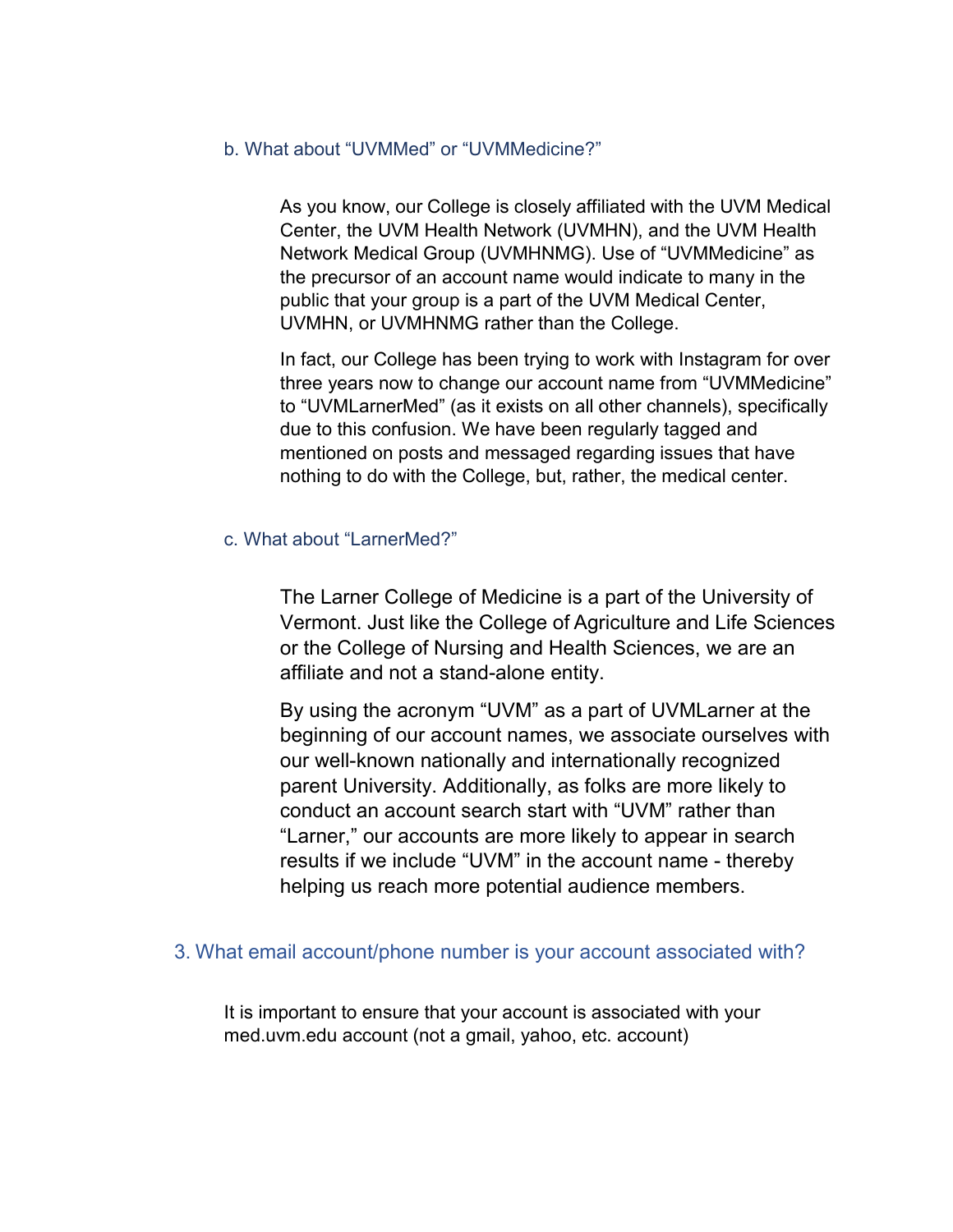When you are handing over the account to your successor, you'll want to make sure you update the email address and phone number associated with the account to their email address and phone number.

#### <span id="page-10-0"></span>4. Creating a bio for your account

The bio for your account should include the handle for the UVM Larner College of Medicine within it:

- Instagram: @UVMMedicine
- Twitter: @UVMLarnerMed
- Facebook: @UVMLarnerMed

If you have a national/parent organization, you may also consider adding the handle for that account as well.

Within your bio, you should write the full name of your organization and your purpose.

Instagram limits your account bio to 150 characters.

#### **Example**:

The UVM Larner Med chapter of the Asian Pacific American Medical Students Association. @nationalapamsa @uvmmedicine

#### <span id="page-10-1"></span>5. Accounts to follow

When you create your account, you should immediately follow any accounts your parent/national organizations have, the UVM Larner Med main account *(see list, above)*, and the UVM main account. You will also want to follow national organizations specific to your group's interest/ focus, UVM Medical Center residency programs or those at other institutions related to your group's area of interest/focus, etc.

## <span id="page-10-2"></span>D. Inappropriate Content, University Policies, and More